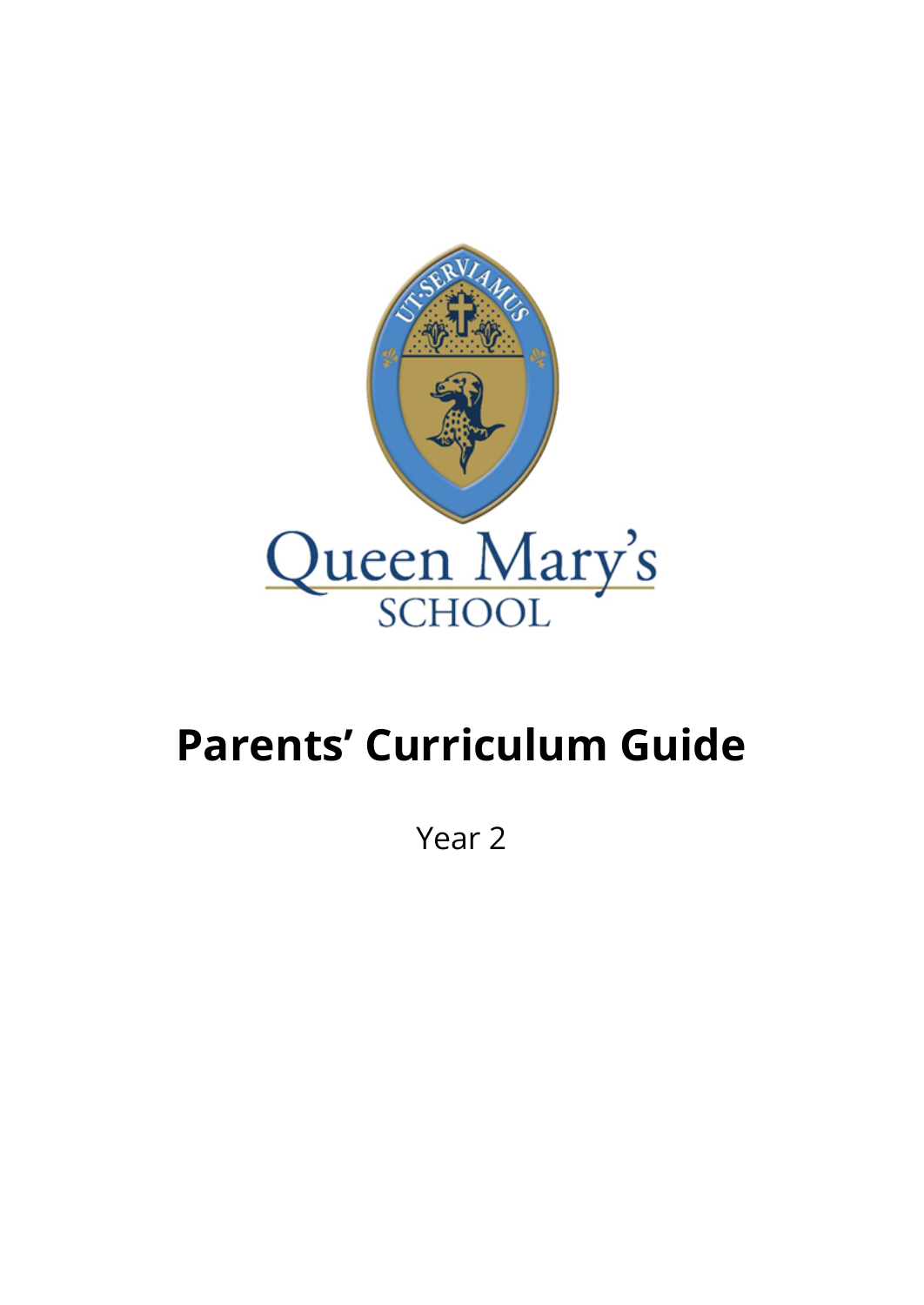## **Year 3 Curriculum**

This guide is intended to inform you of the topics of work that will be covered this term. We hope that you will find this information useful and enable you to support your child's learning. We follow the National Curriculum and extend it with enrichment activities both within and outside the classroom.

In Years 1 to 4 we have developed a skills based, theme led curriculum, to provide the girls with contextual learning experiences. We still very much concentrate on academic rigour, whilst ensuring skills progression is delivered in a meaningful way.

## **English**

Ongoing skills include handwriting, punctuation, spelling, grammar and independent and shared reading activities.

## **Maths**

As well as the topic areas listed below, there is an emphasis on mental maths and learning times tables.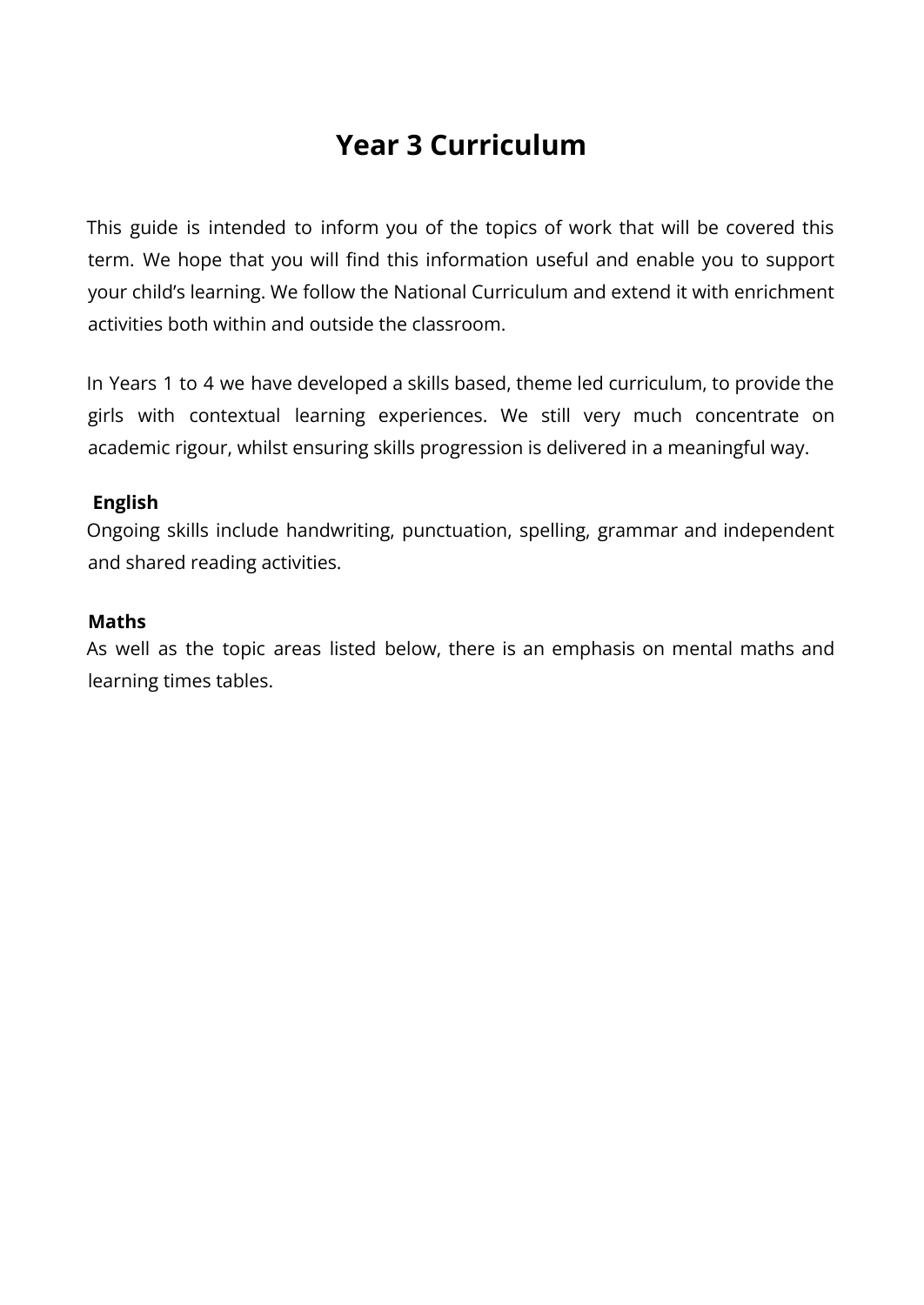| Year 2         | <b>Summer Term</b>                                                                                                                                                                                                                                                                                                                                                                                                                                                                                                                                                                                                                                                                   |
|----------------|--------------------------------------------------------------------------------------------------------------------------------------------------------------------------------------------------------------------------------------------------------------------------------------------------------------------------------------------------------------------------------------------------------------------------------------------------------------------------------------------------------------------------------------------------------------------------------------------------------------------------------------------------------------------------------------|
| Subject        | <b>Topics</b>                                                                                                                                                                                                                                                                                                                                                                                                                                                                                                                                                                                                                                                                        |
| <b>Maths</b>   | <b>FRACTIONS:</b><br>$\bullet$<br>Make equal parts<br>Recognise & find halves, quarters and thirds<br><b>Equivalent fractions</b><br>Count in fractions<br><b>LENGTH &amp; HEIGHT</b><br>Measure lengths in cm & m<br>Compare lengths<br>Order lengths<br><b>POSITION &amp; MOVEMENT</b><br>Describing turns and movement<br><b>TIME</b><br>Telling the time to the hour & half hour<br>Quarter past & quarter to<br>Telling the time<br>Hours and days<br><b>MEASUREMENT</b><br>Volume<br>Capacity<br>Mass<br>Millilitres<br>Litres                                                                                                                                                 |
| <b>English</b> | Writing Activities Based on the Topic of GREAT JOURNEYS<br>WRITING<br>Poetry Module - Limericks, Alliteration, Rhyming Poems,<br>$\bullet$<br><b>Acrostics</b><br>Write in different formats such as diaries, letters,<br>information posters, reports and stories<br>• Practise writing different forms of poetry.<br>Make sure we extend our writing by adding greater detail<br>$\bullet$<br>to an idea.<br>Revise all handwriting joins<br>Explore the four types of sentence: statements,<br>$\bullet$<br>commands, exclamations and questions<br><b>READING</b><br>Guided reading in class using range of Rigby Guided<br>Reading books plus e-books from Wordsmith & Bug Club |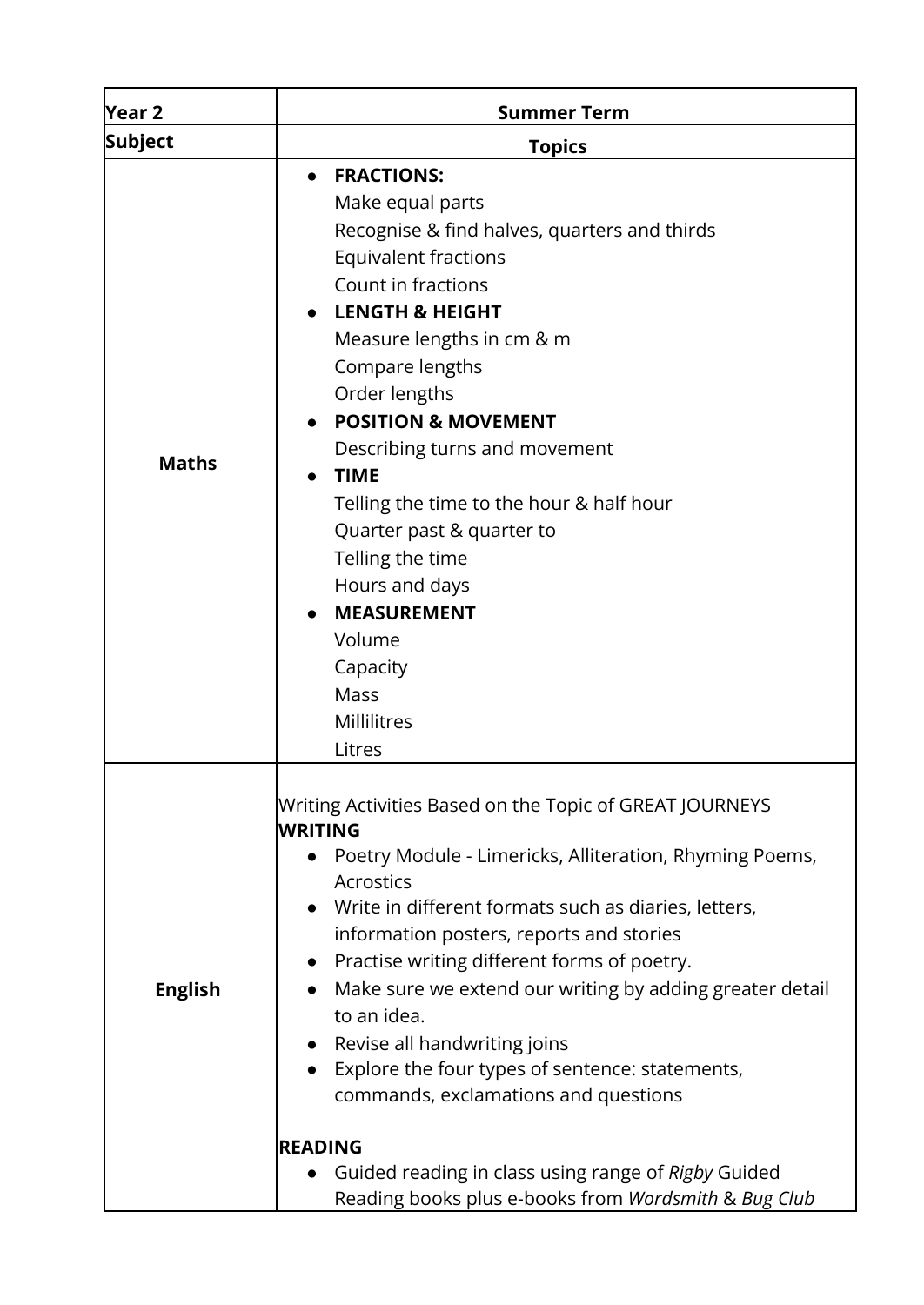|                    | Exploring the layout of non-fiction books                               |
|--------------------|-------------------------------------------------------------------------|
|                    | <b>PUNCTUATION AND GRAMMAR</b>                                          |
|                    | Correct choice and consistent use of present tense and                  |
|                    | past tense throughout writing                                           |
|                    | Apostrophes for possession and contraction                              |
|                    | • Revise capital letters                                                |
|                    | • Revise question marks                                                 |
|                    | • Revise exclamation marks                                              |
|                    | Use the correct tenses                                                  |
|                    | Adding 'determiners' to give a noun greater meaning e.g.<br>'the girls' |
|                    | <b>SPELLING</b>                                                         |
|                    | Words ending in 'tion', plus similar e.g 'cushion'                      |
|                    | • Words ending 'ture'                                                   |
|                    | • Words ending 'ness'                                                   |
|                    | Changing 'y' to 'ied' and 'ies'                                         |
|                    | • Silent letters -'kn' 'b' (at end)                                     |
|                    | • Double consonants when making 'ing' and 'ed' words                    |
|                    | 1st Half Term - Feeding & Exercise                                      |
|                    | How do I stay healthy?<br>$\bullet$                                     |
|                    | Different types of foods                                                |
|                    | Food chains                                                             |
|                    | The importance of exercise                                              |
| Science            | Healthy lifestyles<br>$\bullet$                                         |
|                    | 2nd Half Term - Growing Plants                                          |
|                    | Observe and describe how seeds and bulbs grow into                      |
|                    | mature plants                                                           |
|                    | Observing closely, using simple equipment                               |
|                    | Find out and describe how plants need water, light and a<br>$\bullet$   |
|                    | suitable temperature to grow and stay healthy.                          |
|                    | <b>GREAT JOURNEYS</b>                                                   |
|                    | Hannibal and the elephants                                              |
|                    | The Wright Brothers                                                     |
| <b>History and</b> | <b>Rosa Parks</b>                                                       |
| Geography          | Pheidippides & The Marathon                                             |
|                    | George Stephenson and the Rocket                                        |
|                    | Montgolfier Brothers                                                    |
|                    | Taking photographs using digital technology                             |
| IT                 | Using Robotics called Dot and Dash through apps on ipads.               |